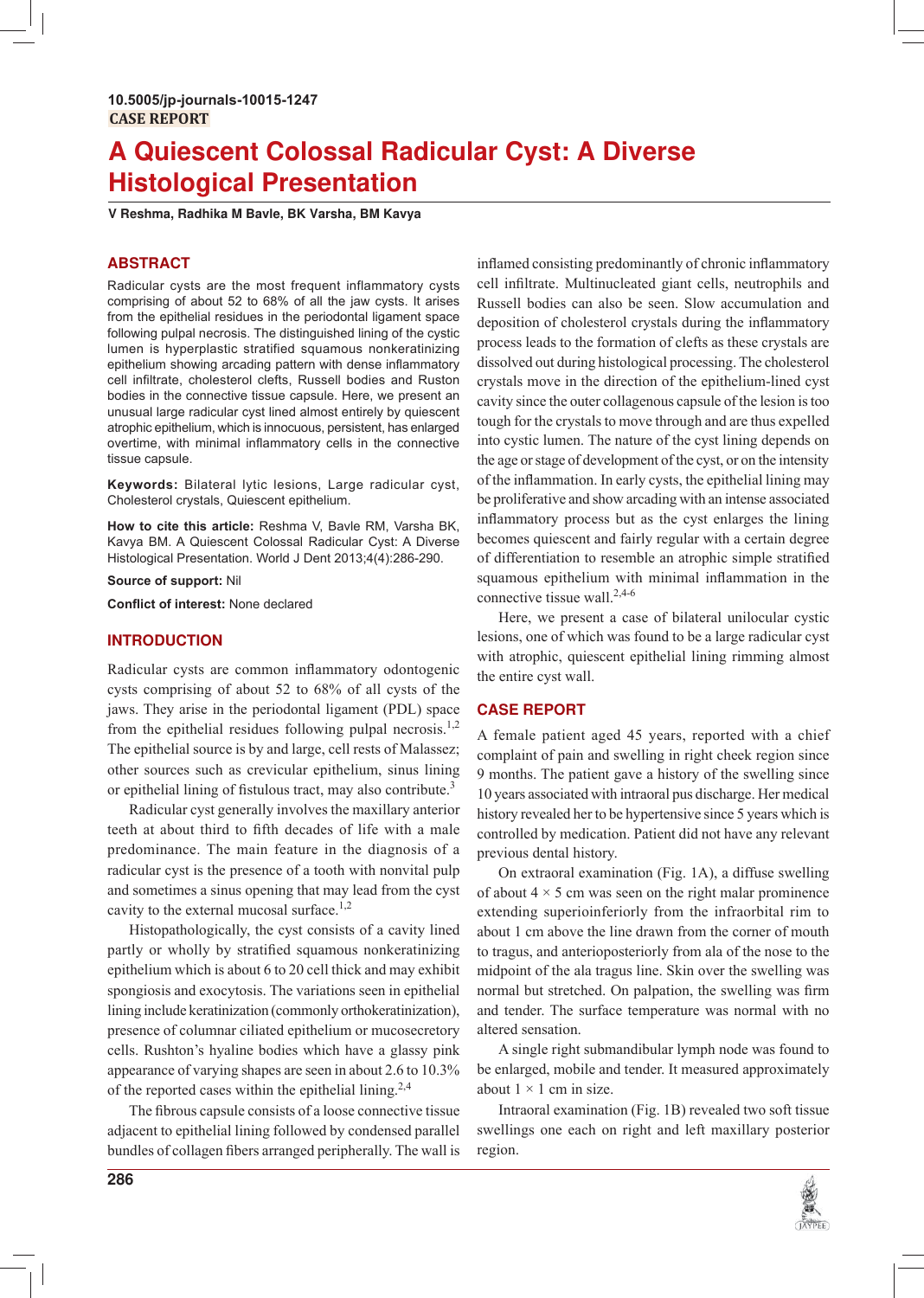

A Quiescent Colossal Radicular Cyst: A Diverse Histological Presentation



Figs 1A and B: (A) Extraoral diffuse swelling seen on the right malar prominence, (B) intraorally, bilateral swellings seen obliterating the maxillary vestibule



Figs 2A to C: (A) OPG showing bilateral unilocular radiolucencies involving the maxilla over the roots of 15, 16 and 17 on the right side and 26 and 27 on the left side, (B) right IOPA showing root stumps of 16 and hazy radiolucency over the root stumps, (C) left IOPA showing grossly decayed 26 and 27

On the right side, the swelling was about  $4 \times 1$  cm in size and extended from the canine to third molar obliterating the vestibule. The mucosa over the swelling appeared normal. Root stumps of a carious first molar were present. A sinus opening was observed on the attached gingiva in relation to (irt) first premolar. The swelling was soft to firm in consistency with slight tenderness.

The swelling on the left side was diffuse measuring approximately  $3 \times 1$  cm, obliterating buccal vestibule and extended from the first premolar to second molar. The mucosa over this swelling appeared normal with a draining sinus present on attached gingiva irt 26. The swelling was soft and tender. Grossly decayed first and second molars were present. The patient had poor oral hygiene with teeth showing generalized attrition.

Orthopantomogram (Fig. 2A) showed full complement of maxillary and mandibular teeth. On the right side a well defined radiolucency involving the apices of 15, 16 and 17 which was merging and involving the floor of the maxillary sinus was seen. On the left side, a well demarcated radiolucency involving the apices of 25, 26 and 27 was present. Root stumps irt 47 was also noted.

Intraoral periapical (IOPA) radiographs (Fig. 2B) taken on right side showed root stumps with furcation involvement and PDL widening irt 16 with hazy radiolucency involving the apices of 15, 16 and 17.

IOPA on the left side (Fig. 2C) showed grossly decayed 26 and 27 with furcation involvement and PDL widening irt 26.

As the lesion was bilateral, a cone beam computed tomography (CBCT) was done to find the exact extent and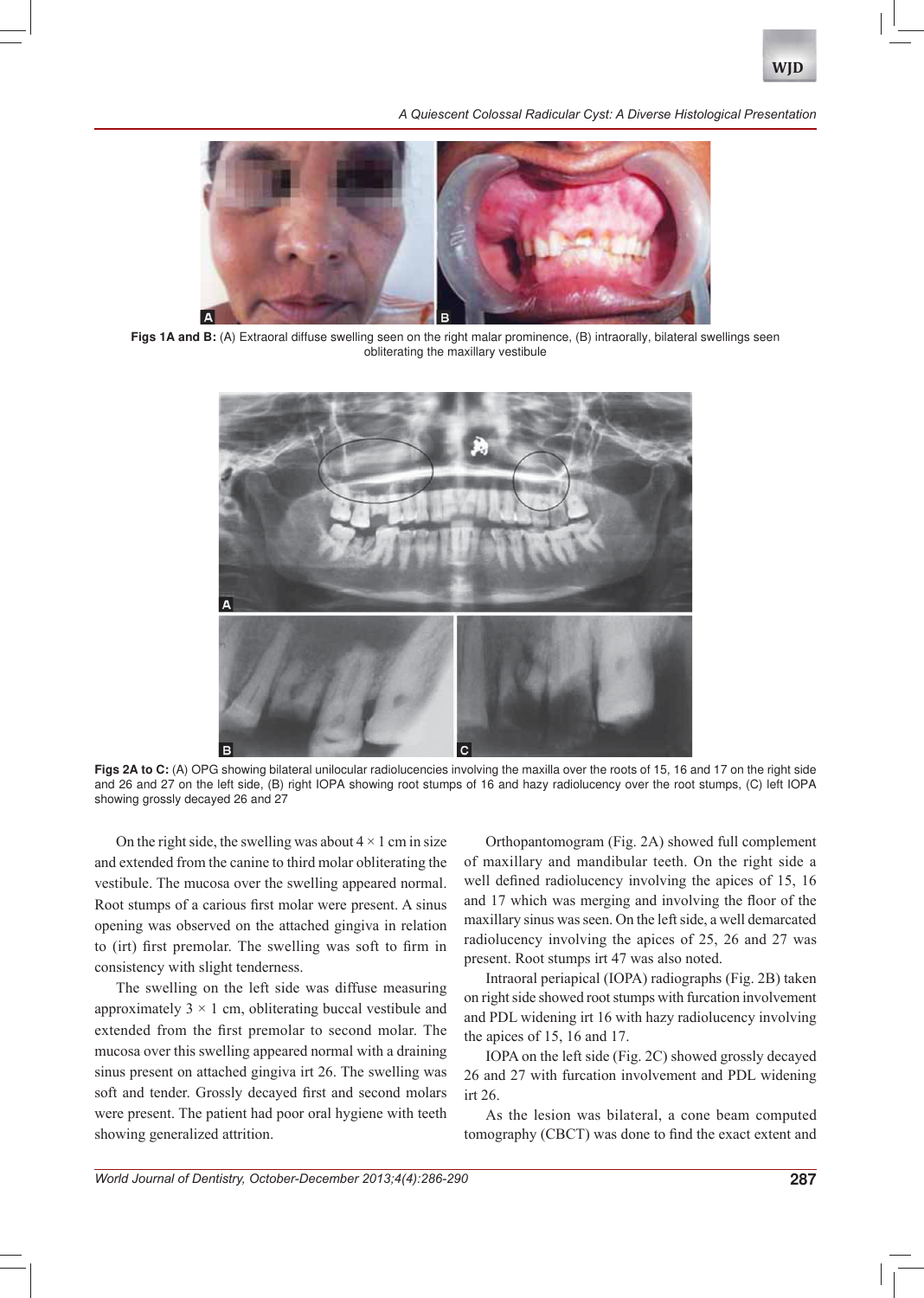### V Reshma et al

nature of the lesion. CBCT (Fig. 3) in coronal view showed a thin corticated unilocular radiolucent lesion measuring about  $5 \times 3$  cm in right maxillary posterior region causing buccal cortical plate expansion and involving 15 and 16. A 3D reconstruction image of the right sided lesion (Fig. 4) showed that zygomatic process was not involved.

The swelling on the left maxilla was radiolucent with thin corticated margin with perforation of the labial cortical plate. The swelling measured about  $2 \times 2.4$  cm and extended close to floor of left maxillary sinus.

Differential diagnoses considered were radicular cyst and lateral periodontal cyst. Since the lesion was bilateral, differential diagnosis also included infected odontogenic keratocyst, central giant cell granulomas, ossifying fibroma and infected dentigerous cyst.

Aspiration (Fig. 5A) of the right swelling yielded a straw-colored fluid with dense collection of shimmering yellow crystals. Aspiration of the swelling on the left side gave a blood tinged fluid. Smear made of straw-colored fluid showed numerous cholesterol crystals (Fig. 5B) pointing that the lesion was infected and cystic in nature.

The lesion on the right side was excised along with root stumps of 16. Macroscopic examination (Fig. 6) revealed the specimen to be a cystic lesion roughly oval in shape measuring approximately  $5 \times 3$  cm, creamish brown in color with an irregular outer surface. Cut surface showed a smooth creamish white inner lining with few areas which were close to the apex of the tooth showing yellowish nodules. The cyst wall was firm in consistency.

Histopathological examination revealed a continuous, uniform smooth atrophied stratified squamous nonkeratinizing epithelium of about 2 to 4 layers thick lining almost the entire cystic wall. The lesional tissue which was close to the maxillary sinus showed a normal pseudostratified ciliated columnar epithelium. The sections taken from the yellowish nodules showed hyperplastic stratified squamous epithelium of about 16 to 20 layer thick with an arcading pattern and



Fig. 4: 3D reconstruction image of the right-sided lesion



Figs 5A and B: (A) Aspiration fluid showed shimmering crystals, (B) smear of the fluid showed numerous cholesterol crystals



Fig. 3: CBCT showing thin corticated unilocular radiolucent lesion causing right maxillary buccal plate expansion and unilocular left radiolucency with the cortical margin



Fig. 6: Macroscopic image showing large cystic lesion

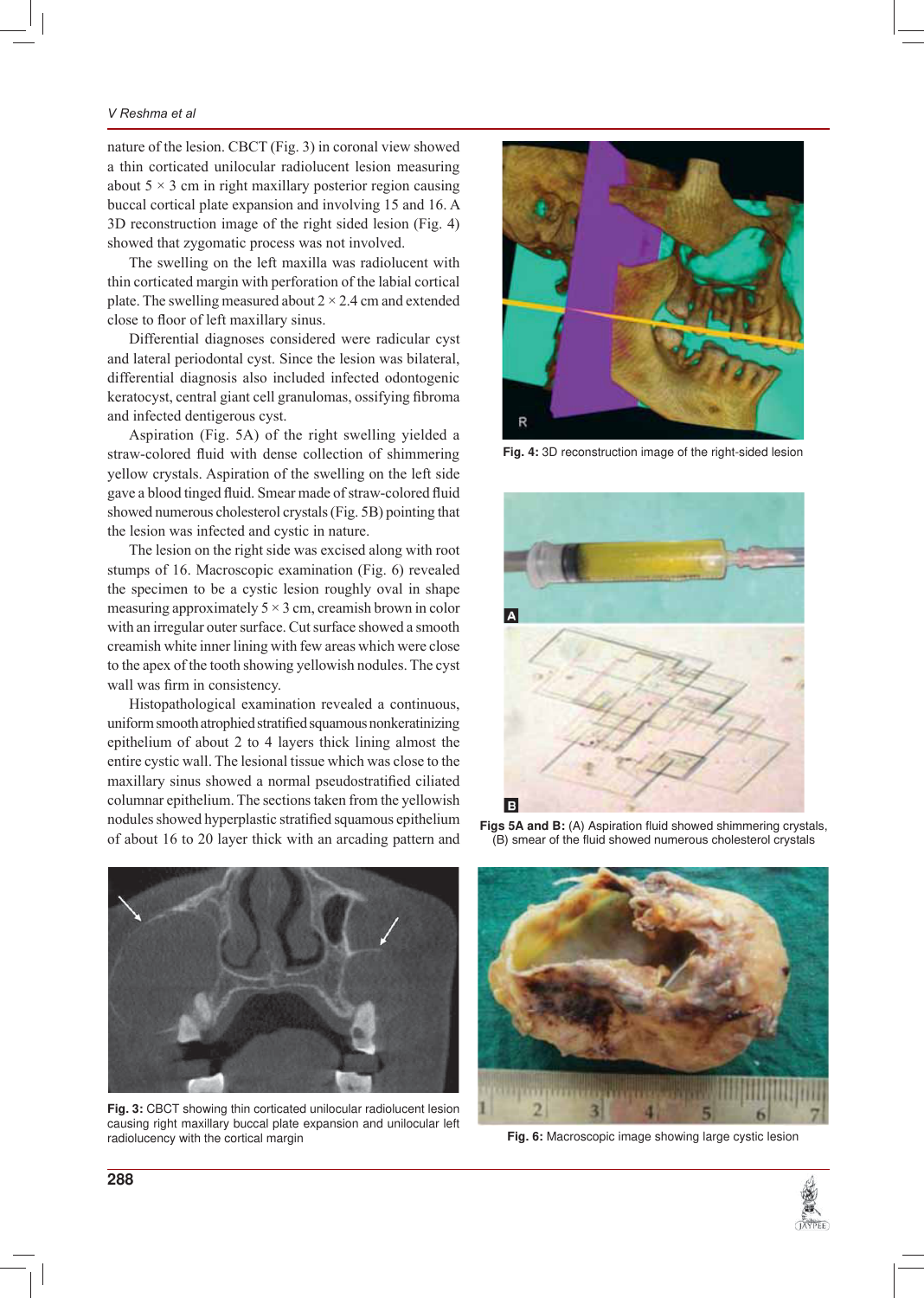

*A Quiescent Colossal Radicular Cyst: A Diverse Histological Presentation*



Figs 7A to D: (A) 100x; H & E stained section showing cystic lumen lined by atrophic stratified squamous nonkeratinizing epithelium, (B) 100×; H & E stained section showing pseudostratified ciliated epithelium, (C) 100×; H & E stained section showing bland connective tissue capsule, (D) 200×; H & E stained section showing area of hyperplastic spongiotic nonkeratinized stratified squamous epithelium exhibiting arcading pattern

dense inflammatory infiltrate in the underlying connective tissue. The connective tissue capsule showed mature collagen fibers with minimal cellularity which included fibroblasts, fibrocytes and inflammatory cells (Figs 7A to D). Components like cholesterol crystals which lead to inflammation were almost completely expelled into the cystic lumen. Few blood vessels and areas of hyalinization were evident.

The lining epithelium was similar to that of a dentigerous cyst, but since there was no associated impacted tooth or history of extraction with the underlying connective tissue showing mature collagen fibers, a diagnosis of infected dentigerous cyst was ruled out. It also lacked any similarity with odontogenic keratocystic lining.

As the patient had a 100-year history of recurrent pus discharge through right sinus tract irt first premolar, multiple carious teeth and PDL widening in relation to 16, a diagnosis of radicular cyst was considered. Due to the history of multiple recurrences, the cyst would have matured over time and acquired a quiescent epithelial lining with a bland, fibrotic connective tissue wall. Considering these features, we came to a final diagnosis of quiescent radicular cyst.

# **DISCUSSION**

The radicular cyst results from proliferation of epithelial remnants at the apex of a nonvital necrotic tooth in response to low intensity chronic stimulus triggered by bacterial endotoxins as well as their products and signals such as inflammatory mediators, proinflammatory cytokines, and growth factors released by innate and adaptive immune cells during apical periodontitis. The aggression is mainly confined to the periapical region.<sup>1,2,7</sup>

Various studies suggest that endotoxins have a major initiating role in the pathogenesis of radicular cysts and have a direct effect on epithelial proliferation. The major cytokines identified, interleukin (IL)-1 and IL-6, have a direct effect on epithelial proliferation. Endotoxins initiate an inflammatory response resulting in production of cytokines with proinflammatory and bone-resorbing activities.<sup>2</sup>

Factors such as the amount and type of cytokines; antigenic nature, adequate expression of receptors, costimulatory molecules, type of antigen-presenting cells and genetic constitution of the host; modulate the progression and severity of inflammatory processes as well as influence the type of host response. There are two types of effector responses in the body namely T-helper 1 (Th1) or T-helper  $2$  (Th2) whose responses are regulated by regulatory T cells  $(T_{\text{reg}}$  cells). The mechanism of action of  $T_{\text{reg}}$  cells involves direct suppression of the activation of  $T$  and  $B$  lymphocytes and natural killer (NK) cells. $8$ 

*World Journal of Dentistry, October-December 2013;4(4):286-290* **289**